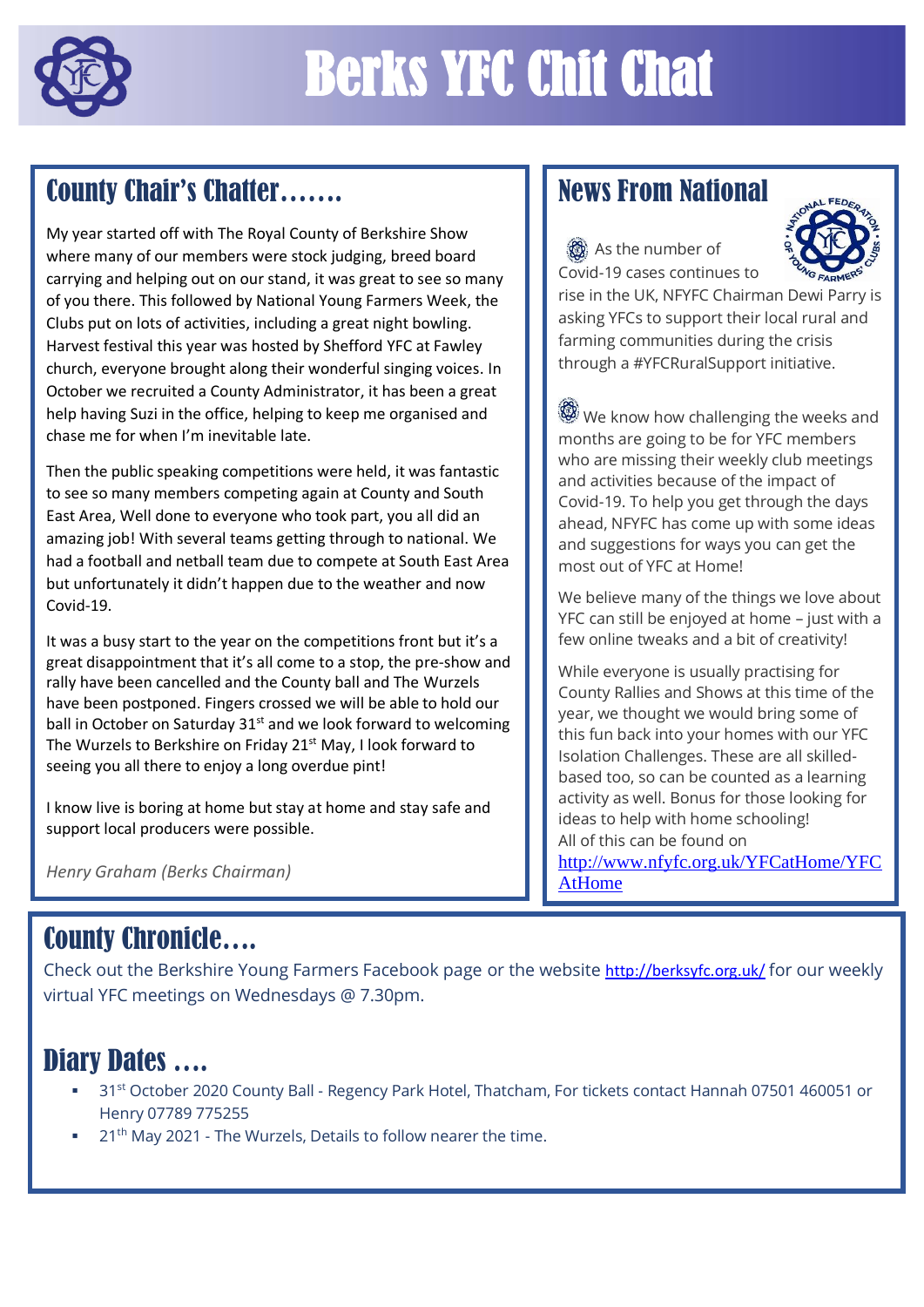

## **County Competitions Communique...**

We have been busy with competitions since the beginning of 2020. On 12<sup>th</sup> of January we were at Brightwalton Village Hall for the Public Speaking Competitions, this was a very entertaining afternoon with lots of fantastic entries. There were 3 teams entered in the public speaking, all of which delivered very passionate speeches about their chosen subject with Summer, Seb and Stephen from Bradfield coming first. The Junior Reading teams read very tricky extracts from the book Maze Runner, with a Bradfield team of Alice, Áine and Grace winning. Four teams in the Call My Bluff meant there was lots of competition, this is a competition the county hasn't run for a few years so to have two teams from Shefford and two teams from Bradfield was great! After some very clever definitions for rather obscure words, a team from Bradfield gained first place. Unfortunately, there was only one team that entered the debating, but they used both their debating and teamwork skills to have a practice go, well done to Stephen, Josh, Michael, Hannah and Becky. We were very fortunate to have a panel of 3 public speaking experts who kindly gave up their time to judge the afternoons competitions. The high standard of all entrants meant that the competition was very close, but the judges were able to provide lots of valuable feedback for all teams and individuals, which is very useful going forward to the South Each Area Round.

We had one entry for Situations Vacant, meaning Michael won. Seb and Stephen battled it out in the Junior Member of the Year, with Seb coming first and Stephen coming an incredibly close second. And finally, Henry impressed the judges with his YFC knowledge and enthusiasm as he answered questions set by the judges in the Senior Member of the Year. Congratulations to all those who took part in the Berkshire Public Speaking Competitions, it would be great if next year we could have entries from all four clubs.

The following Sunday we held the county 5-a-side football competition at St Bartholomew's School. We ran mixed junior and men's senior football, Bradfield winning the juniors and Windsor and Maidenhead winning the men's. It was a fun morning, but again a shame we didn't have many teams from across the County competing.



At the start of February, we all headed to Thame to compete in the South East Area Spring Competitions Weekend. On the Saturday all the public speaking competitions took place, it was a hugely successful day for Berkshire, winning almost every competition we entered! All the competitors were fantastic and their hard work paid off with

some impressive results for the County. Seb was up against some tough competition in Junior Member of the Year, Michael was placed  $2^{nd}$  in Situations Vacant. The Readers, Public Speakers, Call My Bluffers and Debaters all won their competitions, and Henry won Senior Member of the Year!

A massive well done to all who competed and for all the hard work you put in during the run up to the competition. It's an amazing achievement to have so many members going through to National Finals.

Also, a big thank you to the parents who transported and supported our members, it is always very much appreciated. Unfortunately, our Netball and Football teams didn't get to play on the Sunday due to the arrival of Storm Ciara which caused the 2<sup>nd</sup> day to be cancelled, we are hoping they will be rearranged soon and hopefully the County can continue with its success.

*Hannah Walters (Berks YFC Comps Chairman)*

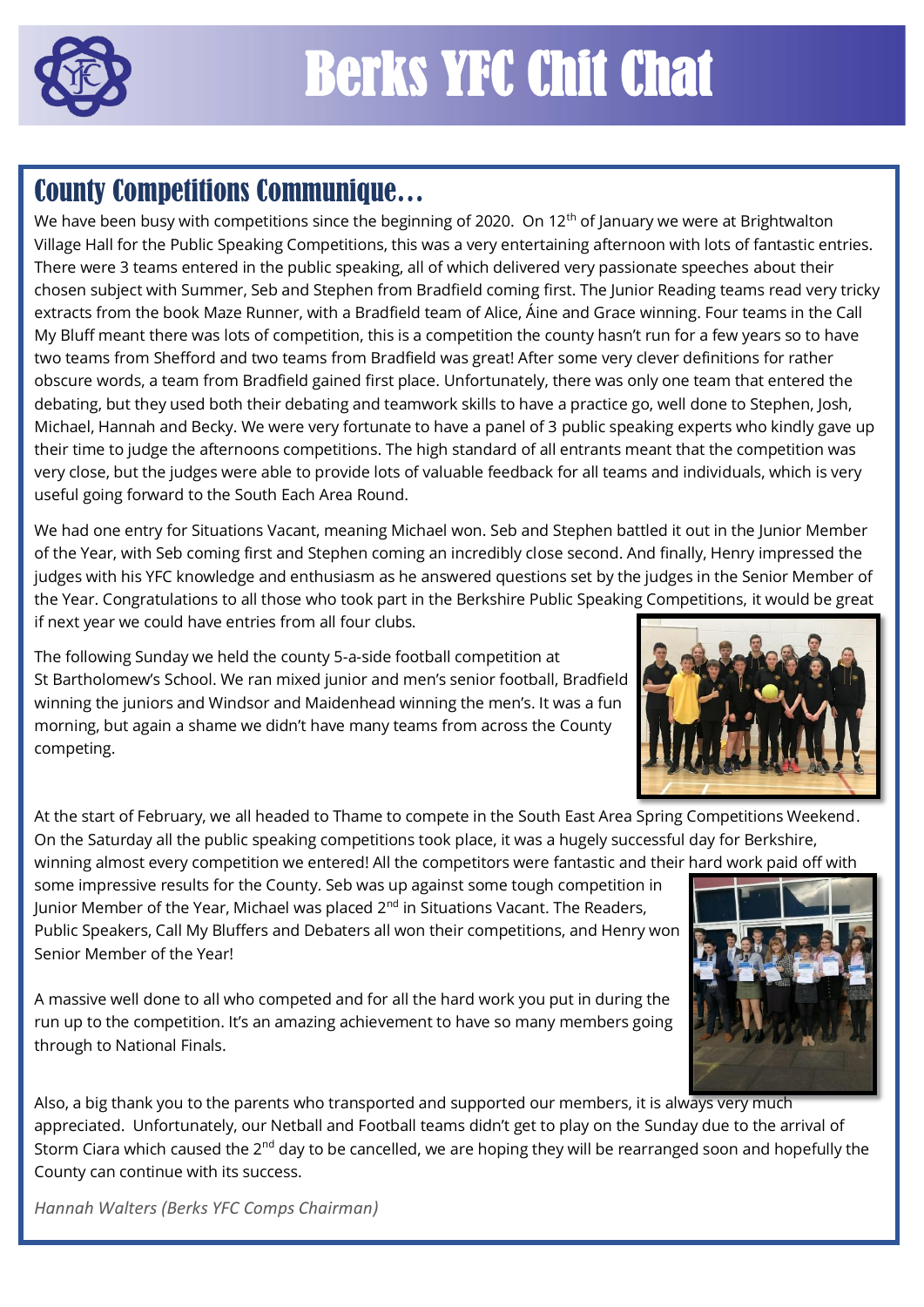

# Berks YFC Chit Chat



### Bradfield's Broadcast….

As always, we have enjoyed a very busy start to the New Year, January saw Bradfield putting their public speaking skills to the test. We entered almost all of the competitions, Reading, Speaking, Call My Bluff, Debating, Junior Member of the Year and Situations Vacant. Our results were fantastic, and Bradfield had some very strong entries ready to represent Berkshire at the South East Area Spring Comps Weekend in February.





 We had lots of fun meetings in January, these included Indoor Football, in preparation for Berkshire's 5-a-side football at St. Bartholomew's school. We had 2 junior teams and a senior

team. We were successful in the juniors with Bradfield Gold winning against Shefford. Bradfield enjoyed an evening at the new Ice-Skating Rink at Thatcham, some members showed off their skating ability while others clung onto the sides! It was a great

evening and we can't wait to go back.

'Field to Fork' cookery night was a hit with all our members, they cooked and ate a meal with locally sourced pheasants and duck and thoroughly enjoyed it.



Spring Comps weekend, held in Thame, was soon upon us and what success we had! Our members who were competing did themselves and Bradfield proud.

The Reading, Speaking, Call My Bluff and Debating teams all won and are going through to the National Finals in July. Congratulations to all Berkshire members who competed, it was a great day watching you all work as a team and support each other. Unfortunately, the sports events that were planned to be held on the Sunday were postponed due to the arrival of Storm Ciara.

We made use of Bradfield Village Hall and had a couple of games of Kwik Cricket, some members proved very skilled with a cricket bat as well as being able to dodge the ball when needed! It was a good relaxed meeting following on from the weekend's competitions.

Thanks to Chris Webber we had a very informative and educational evening learning all about 'The Farming Year' and what happens on the arable farm, linking in with our Field to Fork meeting we had a few weeks earlier. At the end of the meeting we all took part in the #Februdairy Milk-boat Race Challenge. This was a challenge that started trending on social media and we wanted to take part and show our solidarity for the British Dairy Industry especially after the very highly publicised Veganuary. A great effort by club members, downing pints of milk proved to be one of our strong points! If you haven't already seen the video, you can find it on our Facebook and Instagram pages.

The following week was Pancake making! Our members had lots of fun flipping pancakes and seeing how much chocolate and cream they could put on them. All the previous years of pancake making have paid dividends as not one pancake landed on the floor!

Last week Gordon ran a car and bike maintenance meeting, this was very interesting, our younger members learnt how to inflate a bike tyre as well as changing the wheel on a car. Something that will definitely come in handy at some point! Hannah Walters (Bradfield YFC Chairman)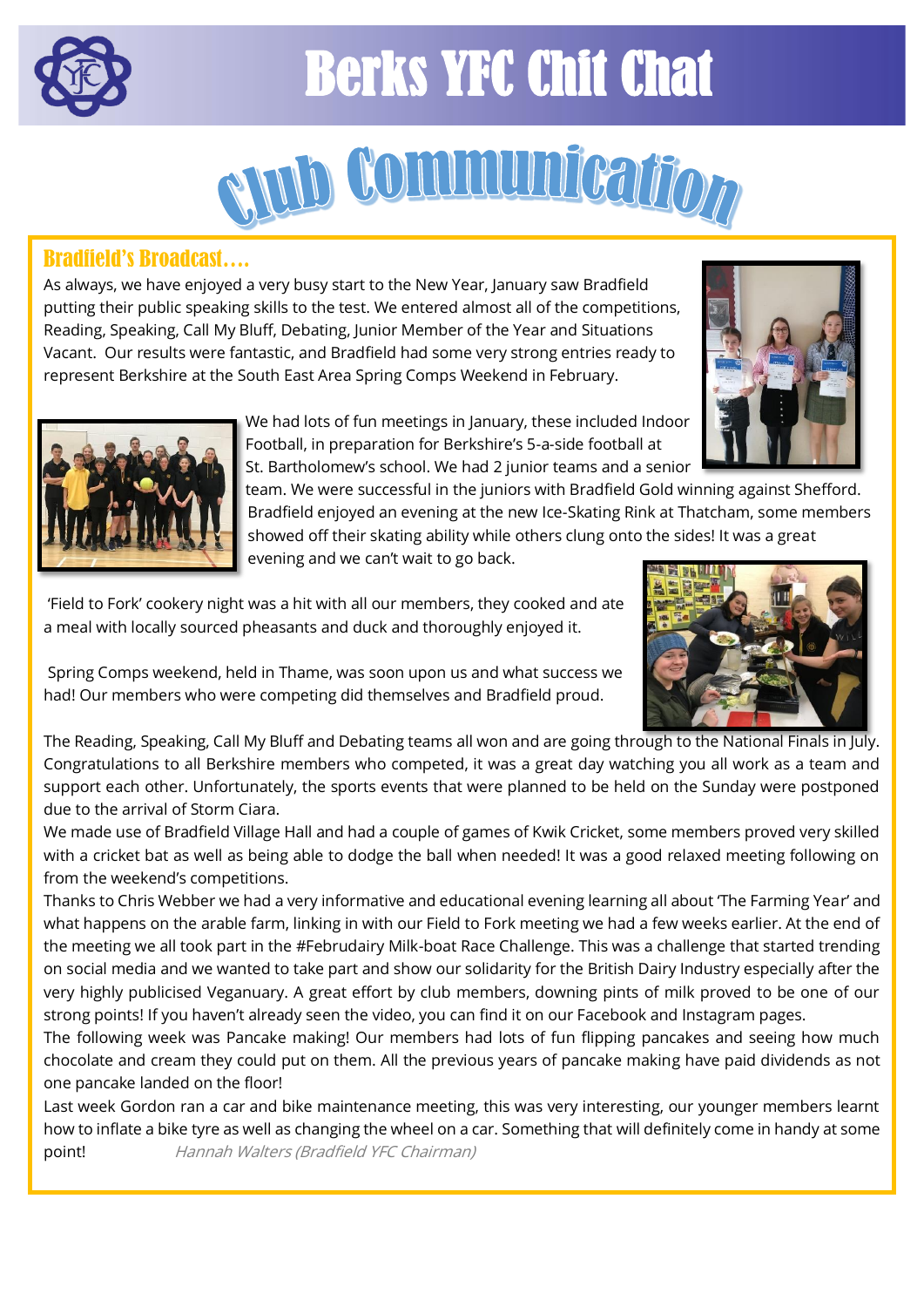

# Berks YFC Chit Chat

### Newbury's News….

After the summer holidays, the club returned to meetings in early September. We had lost a few members just before the break for various reasons, but from nowhere, we find we have gained 8 completely new members and our membership now stands at 21! What a great bunch of members we have, all very friendly and very keen on joining in with everything. What is a real bonus for us is the support we are getting from the new parents too. They have come to meetings, offered to host meetings and even joined the advisory committee already. We are incredibly grateful to them all for the support.

We were lucky enough to have a visit to Plantation Farm, Wolverton which is a racehorse breeding and training facility hosted by Richard Bandy.

Our AGM in October was a great evening of club reports and prize giving. It is always lovely to be able to share our successes with our members, their families, our vice presidents and supporters.





 Our members had an evening of First aid training with M&M Medical where they were taken through resuscitation, recovery position, basic bandaging and also making a stretcher. These important skills were well delivered and everyone took part. Our smallest member was even able to put an adult in the recovery position without any effort at all.

Members were then presented with a certificate at the end of the evening.

No October would be complete without an evening of pumpkin carving and as usual our members came up trumps with some great carving. We were joined this year by Lorna Matejicek who brought along some Halloween things to decoupage. What fun that was! Keeping to the crafty theme, we started Christmas early in November where we visited Blue Beetle Ceramics studio in Thatcham, and members painted some Christmas items. The results were great, what an arty bunch we have.



Our annual trip to Willis Farm for Christmas Wreath making was, as usual, a great start to Christmas. In a barn, with soup, hot chocolate, cakes, marshmallows on sticks over the fire, and, of course, lots of wreaths. Members raised good money for our charity Newbury Cancer Care Trust.

We started the new year off in January with ice-skating at the new training centre in Thatcham. We had sole use of the rink great fun and great value for money, we will be sure to visit again!

A club quiz and games evening followed. Marshmallow towers and a beetle drive are always a good bit of fun. It will be great to be able to present our cup for the quiz at the AGM this year, as we haven't done a quiz in a while.

A visit to Donnington Grove Vets, hosted by Henry O'Neill was fascinating. It was interesting to see how big the equipment has to be for dealing with equine.

By far the most interesting and educational visit we probably ever have had, was a visit to Thatcham Research in February half term. It was fascinating to see and hear all about all the testing they do for car insurers and manufacturers to make sure that we are all driving around in safe cars. Did you know that for every crash test they do, the manufacturer delivers 20 cars, of which 4 are picked at random. This is to ensure no one can meddle with the results.

Our last meeting was a club evening discussing show classes and also had fun making and flipping pancakes. Always a favourite.

Obviously, we are all now on a break until the country has recovered from the current crisis. We wish all our members and families, friends and supporters all the very best. Stay safe and most importantly stay at home. We can beat this! Emma Collins ( Newbury YFC Club Leader)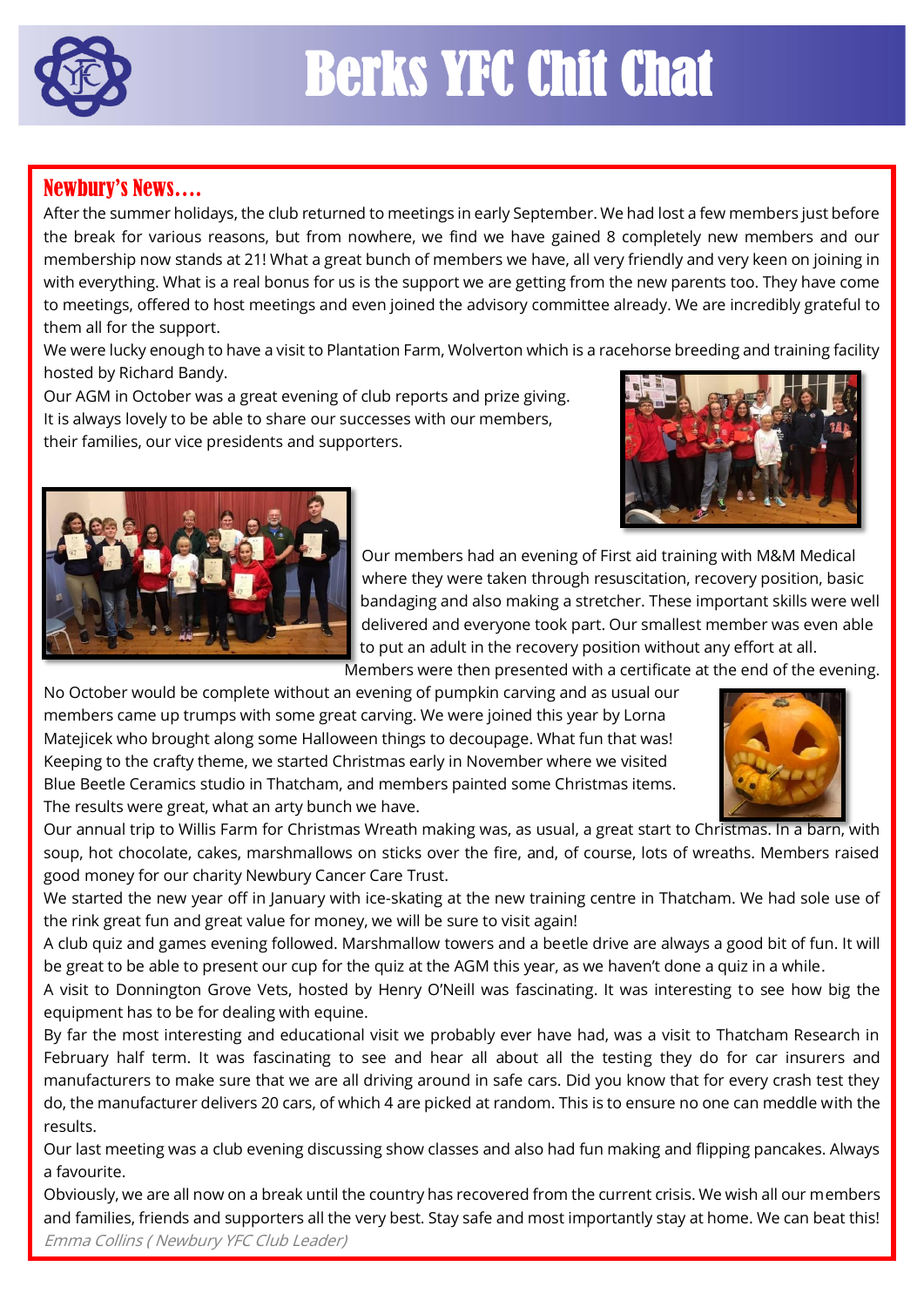

#### Shefford's Summary…

For Shefford Young Farmers it has been a great year so far with lots of fun had by all our members with an interactive programme. We have had loads of talks from local businesses, as well as fun indoor meeting in the hall at Brightwalton.

The Royal County of Berkshire Show kicked off the start of our Young Farmers year in September. The weekend was a great success, with everyone getting involved to really showcase what we are all about. A couple of our members were interviewed by Newbury Weekly News and made it into the newspaper which was a great way for more people to hear about us!

Following on from the show, we hosted the County Harvest Festival for Berkshire YFC at Fawley Church. It was a lovely service where the members walked the flags down, donated store cupboard food in aid of loose ends, and some of the members read readings. We were pleased to say that it was well attended and was a great evening for all the members.

This year we were able to book ourselves a tour of the Wessex Mill in Wantage. We were shown everything from where the lorries loaded, to where and how the flour was made, to where it was packaged. This again was extremely well attended, enjoyed by all and an informative evening, it's safe to say we all learnt a lot about the Mill and its history.

Following on from this we had a public speaking practice, where we were delighted to welcome back some ex Shefford members to give us coaching. It was a great night and entertaining to watch the teams come up with their answers, which gave us all some laughs!

Christmas then fast approached and in tradition we dusted off our carol sheets and hosted our annual Carol Singing at Brightwalton Village Hall. This was a joyous occasion attended by lots of people and members – both past and present. We also raised a lot of money for our chosen charity – The Thames Valley Air Ambulance.

After the Christmas break, in January we had a pheasant plucking meeting at the hall. This was a very enjoyable evening had by members of all ages and we're still finding the odd feather scattered around the hall!

We have had many County competitions, from public speaking to sports, we participated in County football and netball which all of our members had fun coming together as a team and taking part. We also had an evening practicing stock judging, helping our new, younger members learn the basics of stock judging, and also letting our existing members get extra practice before the competition.

Our annual fundraiser quiz, was a very successful evening, with great attendance and fun was had by all.

Overall, we've all enjoyed the past few months as a club. It's a great shame that we can't continue with what was set out to be a great rest of the year, however it'll be all the better next year!

Katie Goodman (Shefford YFC Chairman & Georgina (Shefford YFC Press Secretary)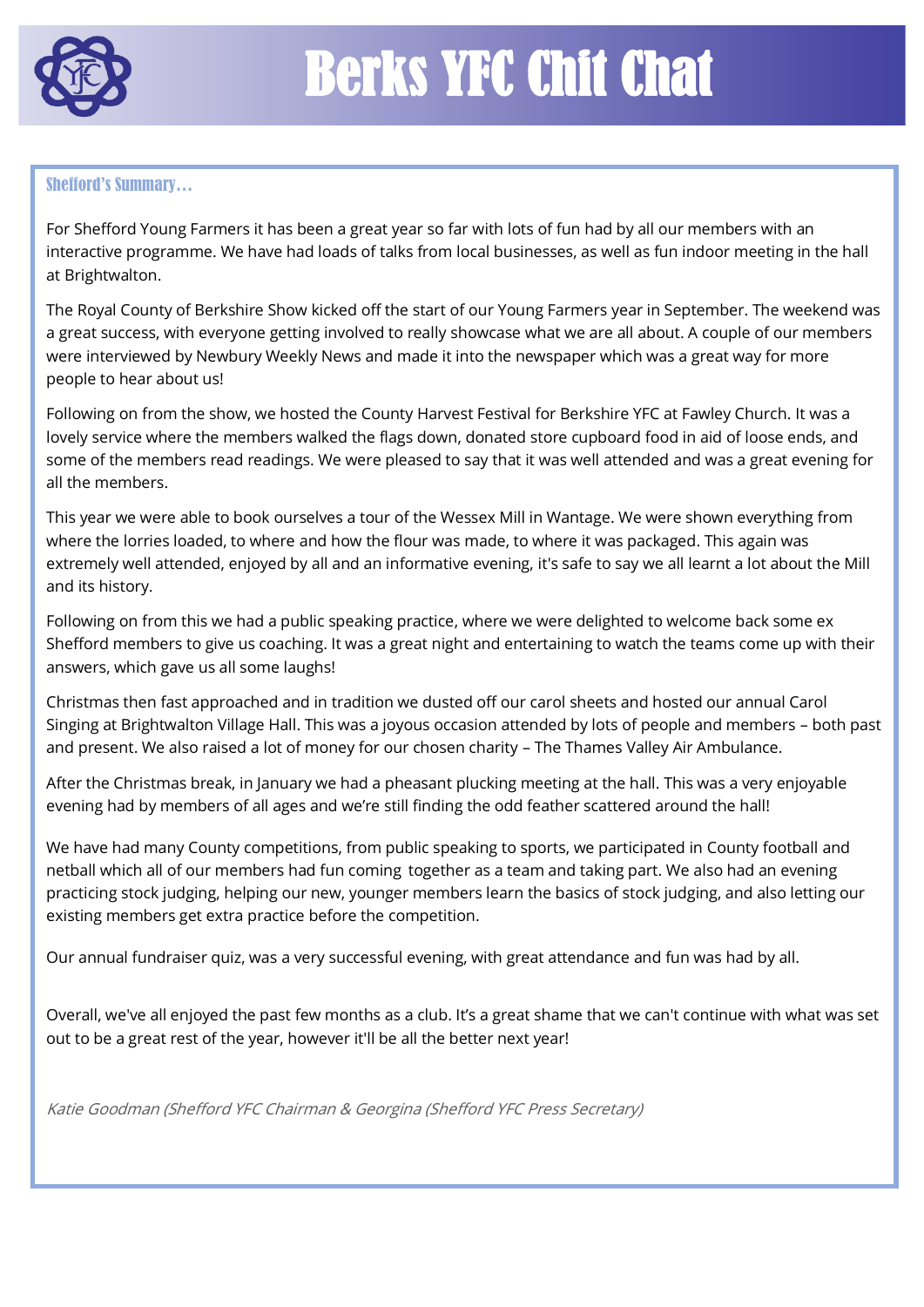

#### Windsor & Maidenhead's Words…

W&MYFC have had a very fun packed start to the year. From our very first Christmas ball, to sports and socials, we have packed quite a bit in so far.

Most of us would like to say our Christmas ball went extremely well for our first ever money raising event. There were ups and downs whilst planning it and it was rushed quite a bit. However, for putting together, a club Christmas ball, for 70 people in 3 months, I would say is quite an achievement. And we can now say we've learned from our past mistakes and will be able to throw an even better event that we can all look forward to in the future.





 Other meetings we have had are a party games night in the sports hall at BCA college. This entailed some team building activities where a few of our new members began to get to know the rest of us. We also had some sport activities and of course, a table of party food too.

We have had many fantastic nights that would not have been possible without the access to BCA college. We have had many outdoor meetings like, bushcraft and the wide game. The wide game is where a square was marked out in the willow and the objective is to enter the square without anyone seeing you and calling your name out. It is best played in the dark and with flashlights.

We have also had many cooking challenges. For example; cupcake off, pizza making and pancake off. We even have our very own Mary Berry and Paul Hollywood, in the form of Richard Dent and Oliver Whitby, to taste the finished master pieces and decide who wins the prize.





As a whole I think the most loved meetings are the cookery ones as these are the ones which most people enjoy themselves and get involved.



We do many craft meets as well, our most recent one was Valentine's Day card making, where juniors and seniors made cards for their loved ones.



Continued…..